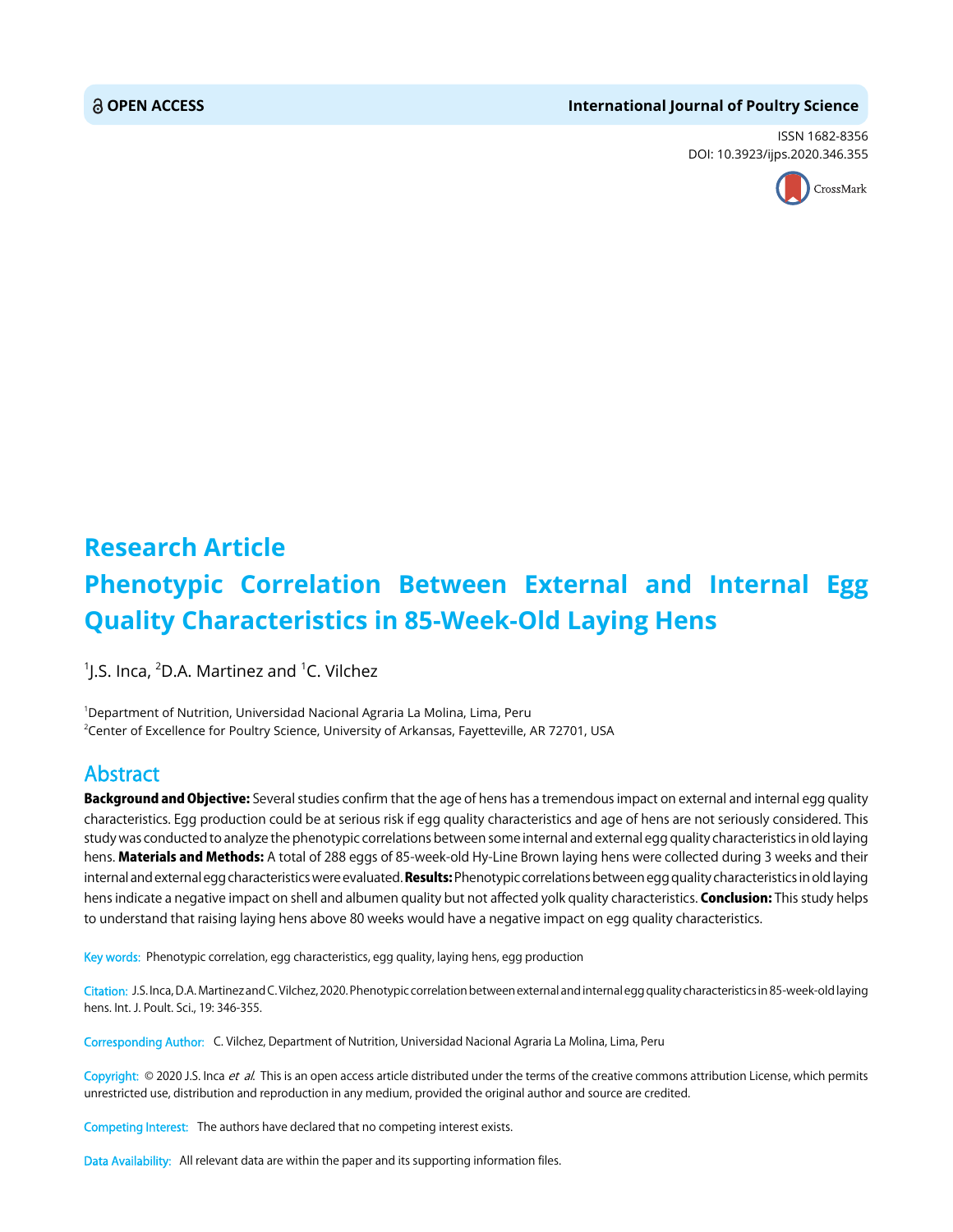### INTRODUCTION

Worldwide, more than 7 billion hens are laying around 1.3 trillion eggs per year<sup>1</sup>. In addition, from 1960 to 2010, the worldwide egg production has shown an increase of 30%<sup>2</sup>. Thus, egg quality have gained great relevance in the egg production process. Many egg quality characteristics directly affect consumer's acceptability<sup>3</sup>. Egg quality comprises a number of aspects related to the shell, albumen and yolk and can be divided into external and internal quality<sup>4</sup>. Both the reproductive process and consumption have a strong connection with egg quality characteristics. Altinel et al.<sup>5</sup> reported that external and internal egg quality characteristics are relevant in poultry breeding, because of their effects on reproductive output and growth of progeny. Regarding egg conservation, It has been reported that 8% of egg production break during transport from farms to consumers<sup>6</sup>, these and the number of eggs cracked are a serious economic issue for both breeders and distributors<sup>7</sup>. Understanding correctly egg quality characteristics may diminish the rate of loss during commercial processing, considerably<sup>8</sup>. Previous studies have shown relationship between external and internal egg quality characteristics and these relations are affected by age, genotype of hen, type of rearing system and nutrition $9,10$ . Therefore, it is important to pay attention to these characteristics in order to maintain the quality and avoid problems of preservation and marketing of eggs<sup>3</sup>.

Past investigations stated that the age of the bird has a direct effect on egg quality characteristics<sup>11</sup> and may change these characteristics in size, weight and ratio<sup>9</sup>. External egg characteristics are strongly affected by age of hens. Average egg weight increases with the increase of the breeder age<sup>12,13</sup>. Silverside and Scott<sup>14</sup> reported a negative correlation between age of hen and shell quality characteristics. Shell quality decreases with advancing age, which is presumably related to the increasing of egg size and egg surface area<sup>15</sup>. Other studies informed that young hens produce eggs with shell thicker than old hens<sup>8</sup>. Increasing the age of hen not only affects the external egg characteristics but also has an impact on internal quality, which decreases<sup>14,16</sup>. Egg weight elevation increases both yolk and albumen weight. However, there is a greater proportion of yolk and a smaller proportion of albumen noted with the increase of the breeder age<sup>13,17</sup>. Lapão *et al*.<sup>18</sup> indicated that albumen height was affected by age of hen, from 8.80-8.30 for 32 and 59 weeks breeder age, respectively. In addition, Haugh unit presented a reduction with the increase of age of hen, from 88.6-82.1 at hens for 35 and 45 weeks of age, respectively<sup>12</sup>. Furthermore, Hy-Line<sup>19</sup> has indicated that hen-egg rate of Hy-Line Brown laying hens diminishes until 75% or less since 80 weeks of age. The study

reported herein was conducted to determine the phenotypic correlation between external and internal egg quality characteristics in 85-week-old laying hens, establishing the implications of these correlations on egg quality and production at this hen stage.

#### MATERIALS AND METHODS

Biological materials: A total of 288 eggs from 14485-weekold Hy-Line Brown laying hens belonging to the Poultry Experimental Unit of the Animal Science Department, Universidad Nacional Agraria La Molina were used. All hens were raised in the same conditions (temperature, humidity, feed distribution, feed time, water disposition, etc.). The eggs used for the present study were sampled within a 3-week period, one day at each week samples was taken and all egg laid during 24 hours of the day were evaluated. (90, 97 and 101 eggs at 85, 86 and 87 weeks of age, respectively). The eggs collected were evaluated using various egg quality tests for both external and internal characteristics.

**Egg quality determination:** All collected eggs were labeled with consecutive numbers in order to trace every egg during the whole quality evaluation process. Egg quality evaluation process started with the evaluation of egg weight (EW), for this purpose an electronic centesimal scale with a 300 g capacity was used. Then, a digital caliper was used to measure egg length (EL) and width (EG). Finally, a densimeter, 10 buckets of 20 L capacity and salt (saline solution technique) were used to determine specific gravity as described by Bennett<sup>20</sup>. Subsequently, the eggs were broken on a smooth plastic platform (previously calibrated) and the albumen and yolk weights, lengths and heights (albumen weight (AW), albumen length (AL), albumen height (AH), yolk weight (YW), yolk length (YL) and yolk height (YH), respectively) were determined using a digital caliper. Afterward, the shells were washed and stored in a plastic container ( $10\times10$  cm) for drying at room temperature  $(21.5^{\circ}C)$ . Finally, after 3 days, shell weight (SW) and shell thickness (ST) were measured.

Measured egg quality characteristics data were used to calculate some external and internal egg quality characteristics. These calculated characteristics were estimated using equations obtained from Kul and Seker<sup>6</sup>, Romanoff and Romanoff<sup>21</sup>, Paganelli *et al.*<sup>22</sup>, Singh<sup>23</sup>, Alkan *et al.*<sup>24</sup> and Debnath and Ghosh<sup>25</sup>.

#### External egg characteristics:

Egg shape index (ESI, %) = 
$$
\frac{EG}{EL} \times 100
$$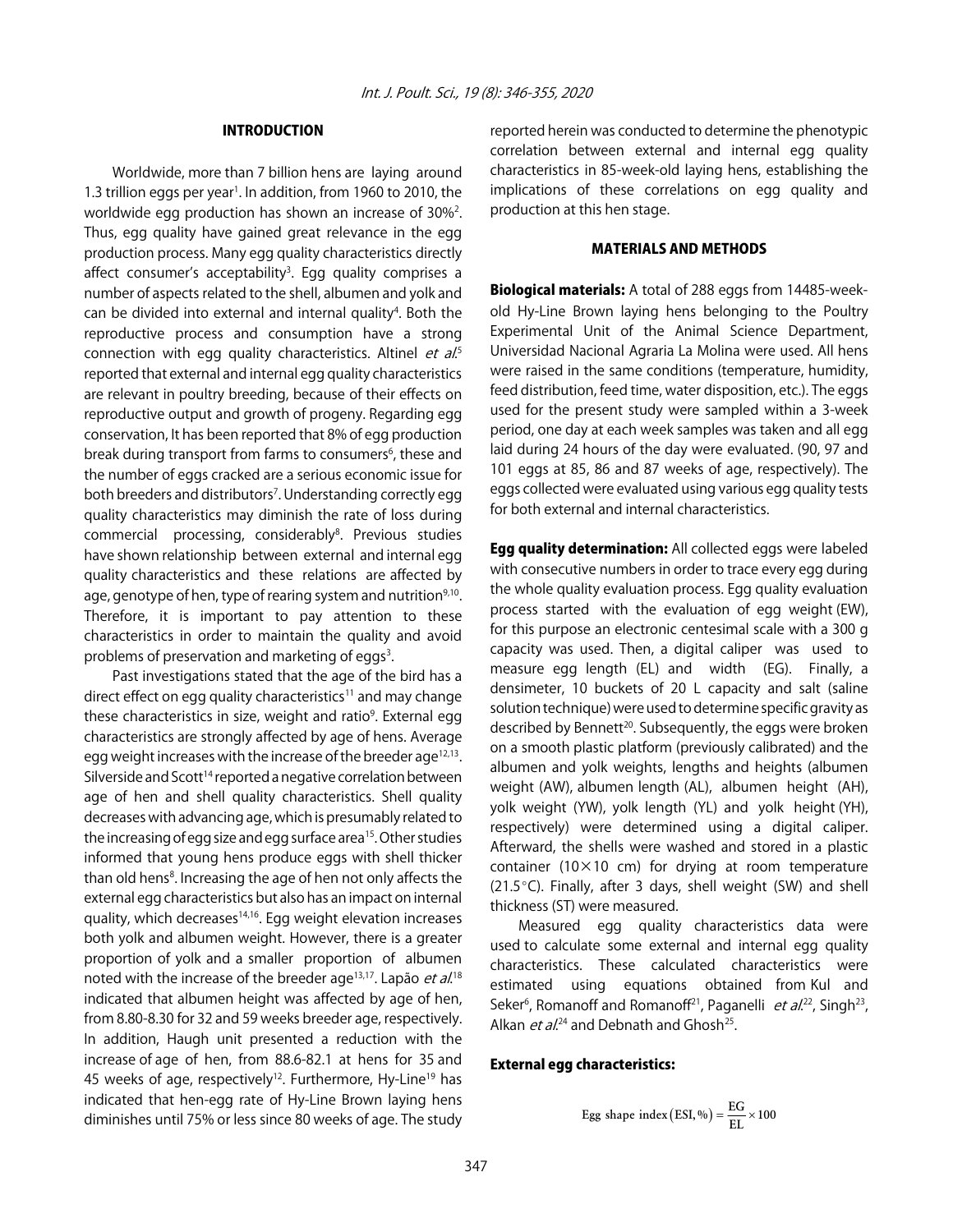where, EG and EL are the egg width and length, respectively.

Egg surface area (ESA, cm<sup>2</sup>) = 
$$
3.9782 \times \text{EW}^{0.75056}
$$

where, EW is the egg weight (g).

Unit surface shell weight 
$$
\left(\frac{U, mg}{cm^2}\right) = \frac{SW}{ESA}
$$

Where

 $SW =$  Shell weight (mg)  $ESA = Egg$  surface area (cm<sup>2</sup>)

Shell ratio (SR, %) = 
$$
\frac{SW}{EW} \times 100
$$

#### Internal egg characteristics:

Albumen index 
$$
(AI, \%)
$$
 =  $\frac{AH}{[DAL + DAG]/2} \times 100$ 

Where

 $AH =$  Albumen height (mm)  $DAL = Dense albumen length (mm)$  $DAG =$  Dense albumen width (mm)

**Albumen ratio** 
$$
(AR, %)
$$
 =  $\frac{AW}{EW} \times 100$ 

where, AW and EW are the albumen (g) and egg weights (g), respectively.

Haugh unit (HU) =  $100 \times \log (AH-1.7EW^{0.37}+7.6)$ 



Where

AH = Albumen height (mm)  $EW = Egg$  weight (g)

$$
Yolk index (YI, %) = \frac{YH}{\left[\ YL+YG\ \right]/2} \times 100
$$

Where YH = Yolk height (mm)  $YL = Yolk length (mm)$  $YG = Yolk width (mm)$ 

$$
Yolk ratio (YR \%) = \frac{YW}{EW} \times 100
$$

where, YW and EW are the yolk and egg weight, respectively.

$$
Yolk - albumen ratio(Y : A, %) = \frac{YW}{AW} \times 100
$$

where, YW and AW are the yolk and albumen weights (g), respectively.

**Statistical analysis:** Data were analyzed using a one-way ANOVA to obtain residuals. Anderson-Darling test was used to analyze the normality of the residuals of all variables evaluated using Minitab 16 Statistical Program<sup>26</sup>. Correlation analysis of egg characteristics was obtained with Pearson product-moment correlation coefficients (PCC) using SPSS 20.0 computerpackageprogram<sup>27</sup>.  $p$ <0.05 and  $p$ <0.01 were considered significant and highly significant, respectively. The coefficients obtained from the Pearson correlation analysis were interpreted as indicated in Table 1.

| Correlation coefficient <sup>2</sup> | Interpretation of r                                                                                           |
|--------------------------------------|---------------------------------------------------------------------------------------------------------------|
| $-1.00$                              | Perfect negative correlation: ("A major X, minor Y", proportionally. It means, every time X increases a unit, |
|                                      | Y always decreases a constant amount). This also applies "A minor X, greater Y" <sup>3</sup>                  |
| $-0.90$                              | Very strong negative correlation                                                                              |
| $-0.75$                              | Considerable negative correlation                                                                             |
| $-0.50$                              | Medium negative correlation                                                                                   |
| $-0.25$                              | Weak negative correlation                                                                                     |
| $-0.10$                              | Very weak negative correlation                                                                                |
| 0.00                                 | There is no correlation between the variables                                                                 |
| $+0.10$                              | Very weak positive correlation                                                                                |
| $+0.25$                              | Weak positive correlation                                                                                     |
| $+0.50$                              | Medium positive correlation                                                                                   |
| $+0.75$                              | Considerable positive correlation                                                                             |
| $+0.90$                              | Very strong positive correlation                                                                              |
| $+1.00$                              | Perfect positive correlation: ("A major X, greater Y" or "a minor X, minor Y", proportionally, every time X   |
|                                      | increases, Y always increases a constant amount)                                                              |

<sup>1</sup>Source: Hernández *et al*.<sup>28 2</sup>- or +: Direction of the correlation, 1.00: Magnitude of the correlation. <sup>3</sup>X: Independent variable, Y: Dependent variable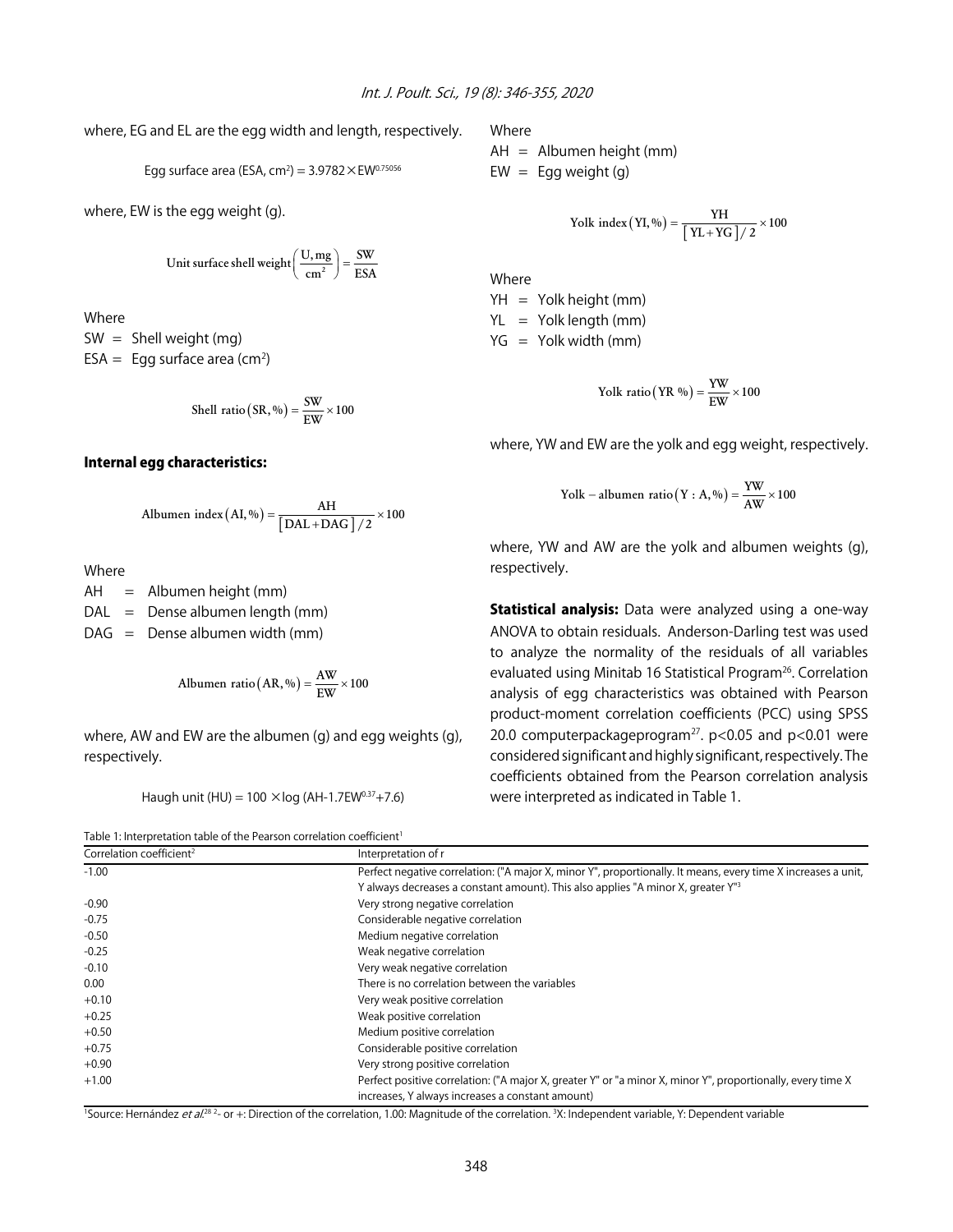#### RESULTS

**Descriptive statistic:** Table 2 presents the descriptive statistics obtained from the data on external and internal egg characteristics. The average EW, EL, EG, SW, ST, SR, ESI, ESA, U and Specific gravity were 69.79 g, 61.36 mm, 44.81 mm, 6.28 g, 0.35 mm, 9.01%, 73.14%, 96.24 cm<sup>2</sup>, 65.24 mg/cm<sup>2</sup> and 1.088, respectively. In addition, the average AW, AL, AG, DAL, DAG, AH, AR, AI and HU were 43.19 g, 124.7 mm, 101.9 mm, 92.46 mm, 80.75 mm, 7.10 mm, 61.81%, 8.39% and 80.48, respectively. Furthermore, the average YW, YL, YG, YH, YR, YI and Y:A were 17.17 g, 43.02 mm, 40.93 mm, 15.46 mm, 24.64%, 36.88% and 40.08%, respectively.

Phenotypic correlations among external egg characteristics: Table 3 shows the phenotypic correlations between external egg characteristics. A highly significant, weak and negative (p<0.01; -0.15) phenotypic correlation was found between EW and ESI. Likewise, a significant, weak and negative phenotypic correlation (p<0.05; -0.15) was found

Table 2: Descriptive statistics of egg quality characteristics of 85-week-old laying hens<sup>1</sup>

| Characteristics                             | Mean  | SEM <sup>2</sup> | Minimum | Maximum | CV <sup>3</sup> |
|---------------------------------------------|-------|------------------|---------|---------|-----------------|
| <b>External egg quality characteristics</b> |       |                  |         |         |                 |
| Egg weight (g)                              | 69.79 | 0.319            | 58.520  | 87.310  | 7.75            |
| Egg length (mm)                             | 61.36 | 0.157            | 55.700  | 71.010  | 4.35            |
| Egg width (mm)                              | 44.81 | 0.075            | 41.440  | 48.160  | 2.83            |
| Egg shape index (%)                         | 73.14 | 0.190            | 62.210  | 80.260  | 4.41            |
| Shell weight (g)                            | 6.280 | 0.043            | 3.220   | 9.000   | 11.54           |
| Shell thickness (mm)                        | 0.349 | 0.003            | 0.230   | 0.490   | 12.21           |
| Shell ratio (%)                             | 9.008 | 0.052            | 5.350   | 11.900  | 9.85            |
| $ESA4$ (cm <sup>2</sup> )                   | 96.24 | 0.329            | 84.360  | 113.910 | 5.81            |
| $U^5$ (mg/cm <sup>2</sup> )                 | 65.24 | 0.375            | 37.380  | 87.970  | 9.75            |
| Specific gravity                            | 1.088 | 0.000            | 1.055   | 1.110   | 0.63            |
| Internal egg quality characteristics        |       |                  |         |         |                 |
| Albumen weight (g)                          | 43.19 | 0.264            | 33.720  | 61.020  | 10.37           |
| Total albumen length (mm)                   | 124.7 | 0.936            | 81.690  | 193.940 | 12.74           |
| Total albumen width (mm)                    | 101.9 | 0.823            | 43.160  | 154.340 | 13.71           |
| Dense albumen length (mm)                   | 92.46 | 0.625            | 70.500  | 145.100 | 11.48           |
| Dense albumen width (mm)                    | 80.75 | 0.564            | 41.960  | 125.560 | 11.85           |
| Albumen height (mm)                         | 7.103 | 0.075            | 2.930   | 11.120  | 17.90           |
| Albumen ratio (%)                           | 61.81 | 0.164            | 53.980  | 72.510  | 4.51            |
| Albumen index (%)                           | 8.396 | 0.125            | 2.730   | 15.760  | 25.25           |
| Haugh unit                                  | 80.48 | 0.574            | 39.100  | 102.710 | 12.10           |
| Yolk weight (g)                             | 17.17 | 0.109            | 8.080   | 25.820  | 10.74           |
| Yolk length (mm)                            | 43.02 | 0.107            | 37.720  | 48.960  | 4.22            |
| Yolk width (mm)                             | 40.93 | 0.130            | 27.860  | 45.430  | 5.41            |
| Yolk height (mm)                            | 15.46 | 0.046            | 13.450  | 17.240  | 5.01            |
| Yolk ratio (%)                              | 24.64 | 0.133            | 13.730  | 33.780  | 9.13            |
| Yolk index (%)                              | 36.88 | 0.121            | 30.360  | 46.840  | 5.57            |
| Yolk: Albumen ratio (%)                     | 40.08 | 0.307            | 18.930  | 62.580  | 13.00           |

Total eggs evaluated: n = 288. 2SEM: Standard error mean (%). <sup>3</sup>CV: Coefficient of variation (%). <sup>4</sup>ESA: Egg surface area. <sup>5</sup>U: Unit surface shell weight

Table 3: Phenotypic correlations of external egg quality characteristics of 85-week-old laying hens<sup>1</sup>

| External characteristics | Egg length | Egg width | Shell weight | Shell thickness Shell ratio |            | ESI <sup>2</sup> | ESA <sup>3</sup> | U <sup>4</sup> | Specific gravity |
|--------------------------|------------|-----------|--------------|-----------------------------|------------|------------------|------------------|----------------|------------------|
| Egg weight               | $0.72***$  | $0.84**$  | $0.54***$    | 0.11                        | $-0.15*$   | $-0.15***$       | $1.00**$         | 0.05           | $-0.07$          |
| Egg length               |            | $0.27**$  | $0.26**$     | $-0.01$                     | $-0.26***$ | $-0.79**$        | $0.72**$         | $-0.12*$       | $-0.25**$        |
| Egg width                |            |           | $0.46**$     | 0.07                        | $-0.11$    | $0.38**$         | $0.84***$        | 0.05           | $-0.02$          |
| Shell weight             |            |           |              | $0.70**$                    | $0.75***$  | 0.04             | $0.54***$        | $0.87**$       | $0.70**$         |
| Shell thickness          |            |           |              |                             | $0.73**$   | 0.05             | 0.11             | $0.76***$      | $0.69**$         |
| Shell ratio              |            |           |              |                             |            | $0.17***$        | $-0.15*$         | $0.98**$       | $0.88**$         |
| ESI                      |            |           |              |                             |            |                  | $-0.15***$       | $0.14*$        | $0.22**$         |
| ESA                      |            |           |              |                             |            |                  |                  | 0.05           | $-0.07$          |
| U                        |            |           |              |                             |            |                  |                  |                | $0.87**$         |

1 Total eggs evaluated: n = 288. 2 ESI: Egg shape index. 3 ESA: Egg surface area. 4 U: Unit surface shell weight. \*p<0.05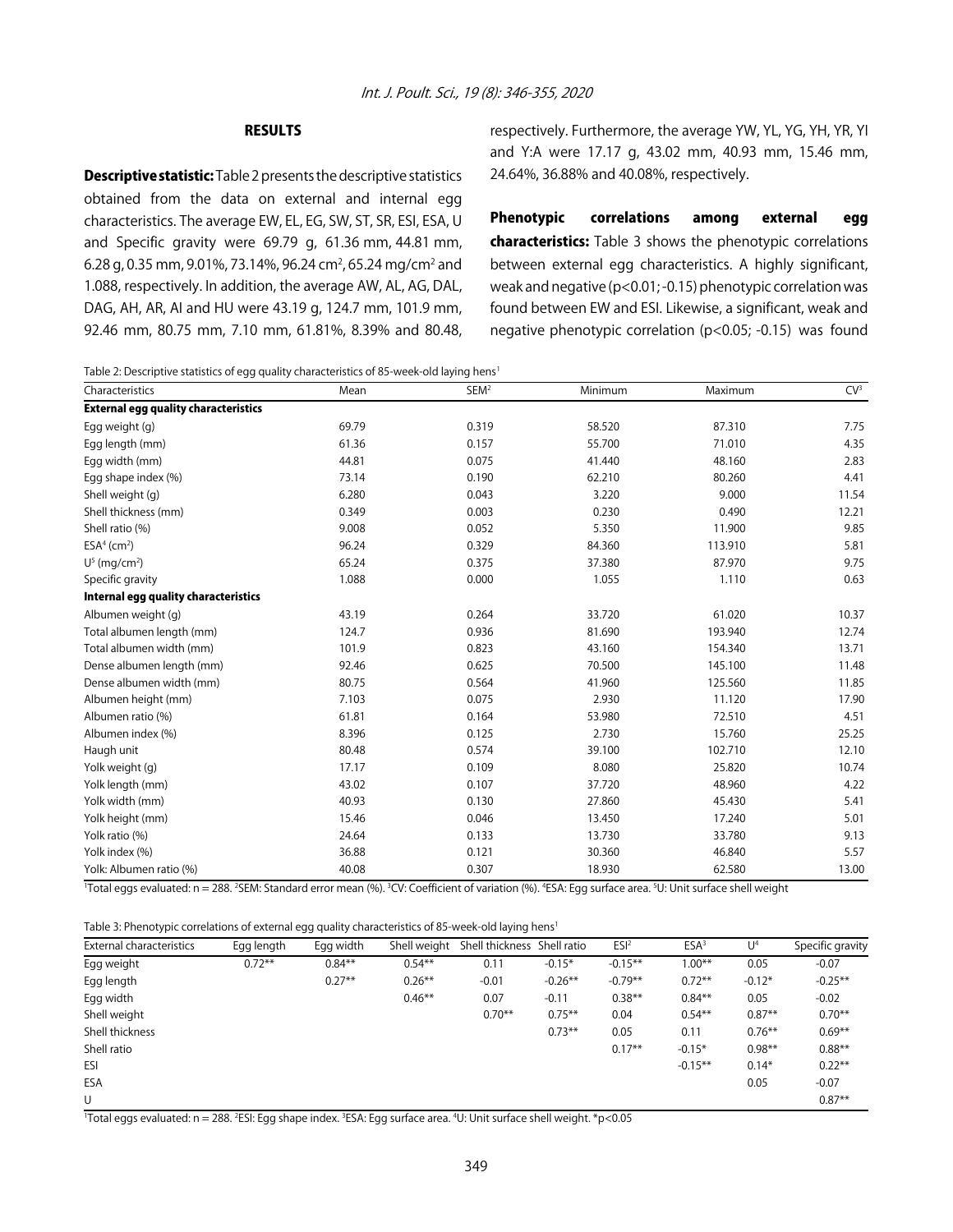between EW and SR. In addition, EW and specific gravity showed a negative phenotypic correlation of -0.07. The phenotypic correlation between EW and SW was medium, positive (0.54) and highly significant (p<0.01), while that between EW and ST was not significant (p>0.05; 0.11).

We found weak, negative phenotypic correlations of EL with SR (-0.26) and specific gravity (-0.25); both correlations being highly significant (p<0.01).Correlations of EL and EG with ESI showed different results: EL and ESI showed a strong negative phenotypic correlation of -0.79, while the EG and ESI showed a medium positive phenotypic correlation of 0.38.

The phenotypic correlation between SR and ESI was weak and positive (0.17), while that between SR and ESA was weak and negative (-0.15); both correlations being highly significant (p<0.01). In addition, specific gravity showed a medium positive phenotypic correlation with SW (0.70) and ST (0.69). In addition, it showed a considerable positive phenotypic correlation with SR (0.88) and U(0.87). Both correlations were highly significant (p<0.01).

#### Phenotypic correlations among internal egg characteristics:

Table 4 shows the phenotypic correlations between internal egg characteristics. Highly significant, weak and positive phenotypic correlations were found between AW and albumen dimensions (TAL, TAW, DAL and DAW) (p<0.01). Also, highly significant, weak and negative phenotypic correlations were obtained of AW with AH (-0.15), AI (-0.27) and HU (-0.29) (p<0.01). The phenotypic correlations of AW with YW, YL, YG, YH and YI were highly significant, weak and positive. Furthermore, highly significant (p<0.01), medium and negative phenotypic correlations were found between AW with the YR (-0.52) and Y:A (-0.60), respectively.

The highly significant ( $p<0.01$ ) medium and negative phenotypic correlation coefficients were found between the albumen dimensions (TAL, TAW, DAL and DAW) and AH, AI and HU. In this study, no significant correlations were found between albumen dimensions and yolk characteristics. In contrast, the AR showed weak and negative correlations with AH, AI, HU, YL, YG and YH, while the correlation between AR with YR and Y:A was negative and strong (-0.85 and -0.93, respectively). All these correlations were significant (p<0.01). Moreover, highly significant, medium and positive phenotypic correlations were obtained between YW with YL (0.62), YG (0.59), YH (0.50), YR (0.71) and Y:A (0.65) (p<0.01).

#### Phenotypic correlations between external and internal egg

characteristics: Table 5 shows the phenotypic correlations between external and internal egg characteristics. Highly

| able 4: Phenotypic correlations of internal egg qualitycharacteristics of 85-week-old laying hens.                                                                                                                                               |           |           |                     |           |                                                                                                                           |                                              |                                        |                                                                                  |                                                                                                                                                                                                                                                                                                               |                                                                                                                                                                                                                                                                                                               |           |                                                                                                                                                                                                                                                                                                                                      |                   |                  |
|--------------------------------------------------------------------------------------------------------------------------------------------------------------------------------------------------------------------------------------------------|-----------|-----------|---------------------|-----------|---------------------------------------------------------------------------------------------------------------------------|----------------------------------------------|----------------------------------------|----------------------------------------------------------------------------------|---------------------------------------------------------------------------------------------------------------------------------------------------------------------------------------------------------------------------------------------------------------------------------------------------------------|---------------------------------------------------------------------------------------------------------------------------------------------------------------------------------------------------------------------------------------------------------------------------------------------------------------|-----------|--------------------------------------------------------------------------------------------------------------------------------------------------------------------------------------------------------------------------------------------------------------------------------------------------------------------------------------|-------------------|------------------|
| nternal characteristics TAL <sup>2</sup> TAW <sup>3</sup> DAL <sup>4</sup> DAW <sup>5</sup> Albumen height                                                                                                                                       |           |           |                     |           | Albumen ratio Albumen index Haugh unit Yolk weight Yolk length Yolk width Yolk height Yolk ratio Yolk index               |                                              |                                        |                                                                                  |                                                                                                                                                                                                                                                                                                               |                                                                                                                                                                                                                                                                                                               |           |                                                                                                                                                                                                                                                                                                                                      |                   | Y/A <sup>6</sup> |
| $0.47$ $0.46$ $0.40$ $0.47$ $0.47$ $0.47$ $0.47$ $0.47$ $0.47$ $0.47$ $0.47$ $0.47$ $0.47$ $0.47$ $0.47$ $0.47$ $0.47$ $0.47$ $0.47$ $0.47$ $0.47$ $0.47$ $0.47$ $0.47$ $0.47$ $0.47$ $0.47$ $0.47$ $0.47$ $0.47$ $0.47$ $0.4$<br>Albumen weight |           |           |                     | $-0.15*$  | $0.71**$                                                                                                                  | $-0.27**$                                    | $-0.29**$                              | $0.20**$                                                                         | $0.16***$                                                                                                                                                                                                                                                                                                     | $0.16**$                                                                                                                                                                                                                                                                                                      | $0.28***$ | $0.52***$                                                                                                                                                                                                                                                                                                                            | $\overline{0.11}$ | $0.60**$         |
| k,                                                                                                                                                                                                                                               | $0.60***$ | $0.48**$  | $0.37**$            | $-0.55**$ |                                                                                                                           |                                              |                                        |                                                                                  |                                                                                                                                                                                                                                                                                                               |                                                                                                                                                                                                                                                                                                               |           |                                                                                                                                                                                                                                                                                                                                      |                   |                  |
| ≹                                                                                                                                                                                                                                                |           | $0.55***$ | $0.57***$<br>0.77** | $-0.64**$ |                                                                                                                           |                                              |                                        |                                                                                  |                                                                                                                                                                                                                                                                                                               |                                                                                                                                                                                                                                                                                                               |           |                                                                                                                                                                                                                                                                                                                                      |                   |                  |
|                                                                                                                                                                                                                                                  |           |           |                     | $-0.69**$ | $0.31**$<br>$0.31**$<br>$0.27**$<br>$0.18**$<br>$0.10$                                                                    | $0.56**$<br>$0.68**$<br>$0.82**$<br>$0.76**$ | ***<br>0.70***<br>0.90.00**<br>0.90.00 | $\begin{array}{l} 0.08 \\ 0.12^* \\ 0.05 \\ 0.01 \\ 0.01 \\ 0.046^* \end{array}$ | $\begin{array}{l} 0.01 \\ 0.04 \\ 0.01 \\ 0.00 \\ 0.00 \\ 0.00 \\ 0.00 \\ 0.00 \\ 0.00 \\ 0.00 \\ 0.00 \\ 0.00 \\ 0.00 \\ 0.00 \\ 0.00 \\ 0.00 \\ 0.00 \\ 0.00 \\ 0.00 \\ 0.00 \\ 0.00 \\ 0.00 \\ 0.00 \\ 0.00 \\ 0.00 \\ 0.00 \\ 0.00 \\ 0.00 \\ 0.00 \\ 0.00 \\ 0.00 \\ 0.00 \\ 0.00 \\ 0.00 \\ 0.00 \\ 0.$ | $\begin{array}{l} 0.01 \\ 0.03 \\ 0.01 \\ 0.03 \\ 0.03 \\ 0.03 \\ 0.00 \\ 0.00 \\ 0.00 \\ 0.00 \\ 0.00 \\ 0.00 \\ 0.00 \\ 0.00 \\ 0.00 \\ 0.00 \\ 0.00 \\ 0.00 \\ 0.00 \\ 0.00 \\ 0.00 \\ 0.00 \\ 0.00 \\ 0.00 \\ 0.00 \\ 0.00 \\ 0.00 \\ 0.00 \\ 0.00 \\ 0.00 \\ 0.00 \\ 0.00 \\ 0.00 \\ 0.00 \\ 0.00 \\ 0.$ |           | $\begin{array}{l} * \\ 0.21 * \\ 2.22 * \\ 3.23 * \\ 4.24 * \\ 5.25 * \\ 6.24 * \\ 7.25 * \\ 8.25 * \\ 7.25 * \\ 8.25 * \\ 9.27 * \\ 1.28 * \\ 1.29 * \\ 1.23 * \\ 1.24 * \\ 1.25 * \\ 1.25 * \\ 1.25 * \\ 1.25 * \\ 1.25 * \\ 1.25 * \\ 1.25 * \\ 1.25 * \\ 1.25 * \\ 1.25 * \\ 1.25 * \\ 1.25 * \\ 1.25 * \\ 1.25 * \\ 1.25 * \\ $ |                   |                  |
|                                                                                                                                                                                                                                                  |           |           |                     | $-0.61**$ |                                                                                                                           |                                              |                                        |                                                                                  |                                                                                                                                                                                                                                                                                                               |                                                                                                                                                                                                                                                                                                               |           |                                                                                                                                                                                                                                                                                                                                      |                   |                  |
| Ibumen height                                                                                                                                                                                                                                    |           |           |                     |           |                                                                                                                           | $0.96**$                                     |                                        |                                                                                  |                                                                                                                                                                                                                                                                                                               |                                                                                                                                                                                                                                                                                                               |           |                                                                                                                                                                                                                                                                                                                                      |                   |                  |
| Ibumen ratio                                                                                                                                                                                                                                     |           |           |                     |           |                                                                                                                           | $0.17***$                                    | $0.16**$                               |                                                                                  |                                                                                                                                                                                                                                                                                                               |                                                                                                                                                                                                                                                                                                               |           |                                                                                                                                                                                                                                                                                                                                      |                   |                  |
| <b>Ibumen</b> index                                                                                                                                                                                                                              |           |           |                     |           |                                                                                                                           |                                              | $0.94**$                               | 0.06                                                                             |                                                                                                                                                                                                                                                                                                               |                                                                                                                                                                                                                                                                                                               |           |                                                                                                                                                                                                                                                                                                                                      |                   |                  |
| laugh unit                                                                                                                                                                                                                                       |           |           |                     |           |                                                                                                                           |                                              |                                        | 0.08                                                                             |                                                                                                                                                                                                                                                                                                               |                                                                                                                                                                                                                                                                                                               | 0.07      |                                                                                                                                                                                                                                                                                                                                      |                   |                  |
| olk weight                                                                                                                                                                                                                                       |           |           |                     |           |                                                                                                                           |                                              |                                        |                                                                                  | $0.62***$                                                                                                                                                                                                                                                                                                     | $0.59**$                                                                                                                                                                                                                                                                                                      | $0.50**$  |                                                                                                                                                                                                                                                                                                                                      |                   |                  |
| /olk length                                                                                                                                                                                                                                      |           |           |                     |           |                                                                                                                           |                                              |                                        |                                                                                  |                                                                                                                                                                                                                                                                                                               | $0.60**$                                                                                                                                                                                                                                                                                                      | $0.27**$  |                                                                                                                                                                                                                                                                                                                                      | $0.44**$          |                  |
| olk width                                                                                                                                                                                                                                        |           |           |                     |           |                                                                                                                           |                                              |                                        |                                                                                  |                                                                                                                                                                                                                                                                                                               |                                                                                                                                                                                                                                                                                                               | $0.30**$  |                                                                                                                                                                                                                                                                                                                                      | $0.47**$          |                  |
| /olk height                                                                                                                                                                                                                                      |           |           |                     |           |                                                                                                                           |                                              |                                        |                                                                                  |                                                                                                                                                                                                                                                                                                               |                                                                                                                                                                                                                                                                                                               |           | $0.23**$                                                                                                                                                                                                                                                                                                                             | $0.65***$         |                  |
| olk ratio                                                                                                                                                                                                                                        |           |           |                     |           |                                                                                                                           |                                              |                                        |                                                                                  |                                                                                                                                                                                                                                                                                                               |                                                                                                                                                                                                                                                                                                               |           |                                                                                                                                                                                                                                                                                                                                      | $0.15*$           |                  |
| olk index                                                                                                                                                                                                                                        |           |           |                     |           |                                                                                                                           |                                              |                                        |                                                                                  |                                                                                                                                                                                                                                                                                                               |                                                                                                                                                                                                                                                                                                               |           |                                                                                                                                                                                                                                                                                                                                      |                   | $0.14*$          |
| Total eggs evaluated: n = 288. <sup>2</sup> TAL: Total albumen length. <sup>3</sup> TAW                                                                                                                                                          |           |           |                     |           | r. Total albumen width. 'DAL:Dense albumen length. 'DAW:Dense albumen width. 'Y/A: Yolk-albumen ratio. * p<0.05, **p<0.01 |                                              |                                        |                                                                                  |                                                                                                                                                                                                                                                                                                               |                                                                                                                                                                                                                                                                                                               |           |                                                                                                                                                                                                                                                                                                                                      |                   |                  |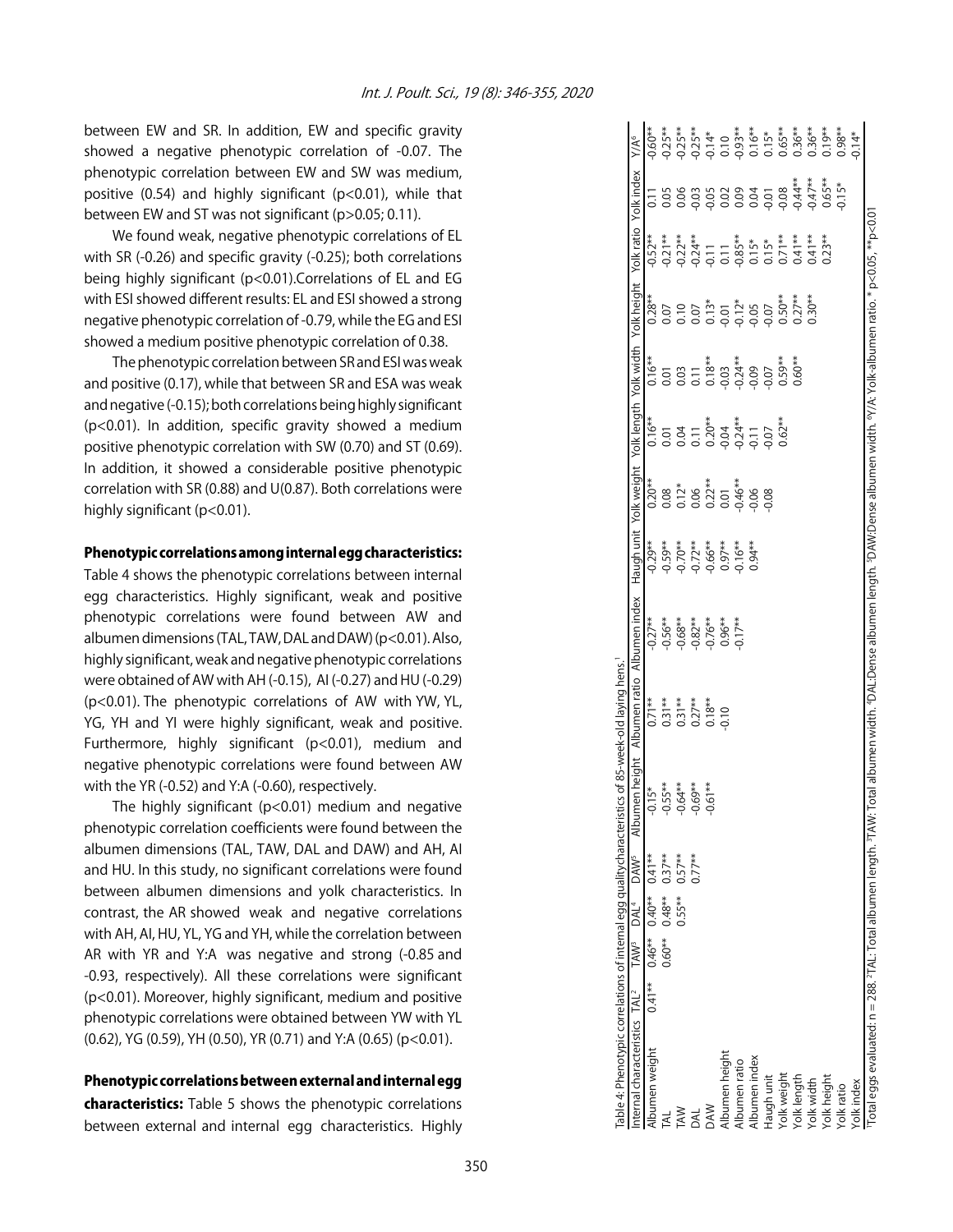#### Int. J. Poult. Sci., 19 (8): 346-355, 2020

|  | Table 5: Phenotypic correlations between external and internal egg characteristics of 85-week-old laying hens <sup>1</sup> |  |
|--|----------------------------------------------------------------------------------------------------------------------------|--|
|--|----------------------------------------------------------------------------------------------------------------------------|--|

| Characteristics  | Egg weight | Egg length | Egg width | Shell weight | Shell thickness | Shell ratio | ESI <sup>2</sup> | Specific gravity |
|------------------|------------|------------|-----------|--------------|-----------------|-------------|------------------|------------------|
| Albumen weight   | $0.91**$   | $0.70**$   | $0.75***$ | $0.39**$     | $-0.01$         | $-0.25**$   | $-0.19**$        | $-0.16***$       |
| TAL <sup>3</sup> | $0.37**$   | $0.43***$  | $0.20***$ | $0.20**$     | 0.00            | $-0.05$     | $-0.28**$        | $-0.03$          |
| TAW <sup>4</sup> | $0.43**$   | $0.42***$  | $0.29**$  | $0.22**$     | 0.07            | $-0.07$     | $-0.22**$        | $-0.05$          |
| DAL <sup>5</sup> | $0.37**$   | $0.43**$   | $0.20**$  | $0.28**$     | 0.06            | 0.05        | $-0.28**$        | 0.04             |
| DAW <sup>6</sup> | $0.43**$   | $0.40**$   | $0.29***$ | $0.30**$     | 0.08            | 0.02        | $-0.20**$        | 0.00             |
| Albumen height   | $-0.13*$   | $-0.30**$  | 0.03      | $-0.19**$    | $-0.15*$        | $-0.12*$    | $0.30**$         | $-0.10$          |
| Albumen ratio    | $0.37**$   | $0.35***$  | $0.26***$ | $-0.03$      | $-0.21**$       | $-0.32**$   | $-0.17**$        | $-0.23**$        |
| Albumen index    | $-0.26**$  | $-0.39**$  | $-0.07$   | $-0.25**$    | $-0.13*$        | $-0.10$     | $0.32***$        | $-0.08$          |
| Yolk weight      | $0.54**$   | $0.32***$  | $0.51***$ | $0.35***$    | $0.14*$         | $-0.01$     | 0.00             | 0.01             |
| Yolk length      | $0.37**$   | $0.25***$  | $0.33***$ | $0.26**$     | 0.09            | 0.02        | $-0.04$          | $-0.02$          |
| Yolk width       | $0.35**$   | $0.25***$  | $0.30**$  | $0.27**$     | $0.12*$         | 0.04        | $-0.05$          | 0.04             |
| Yolk height      | $0.43**$   | $0.20**$   | $0.44***$ | $0.37**$     | $0.15*$         | 0.09        | 0.08             | 0.09             |
| Yolk ratio       | $-0.20**$  | $-0.22**$  | $-0.11$   | $-0.04$      | 0.07            | 0.11        | $0.13*$          | 0.06             |
| Yolk index       | 0.08       | $-0.03$    | $0.12*$   | 0.10         | 0.04            | 0.05        | 0.12             | 0.06             |

'Total eggs evaluated: n = 288. 'ESI: Egg shape index. <sup>3</sup>TAL: Total albumen length. "TAW: Total albumen width. <sup>5</sup>DAL: Dense albumen length. <sup>6</sup>DAW:Dense albumen width. \*p<0.05

significant phenotypic correlations (p<0.01) were found between EW with AW (strong positive, 0.91) and YW (medium positive, 0.54). Furthermore, highly significant (p<0.01), weak and positive phenotypic correlations were found between EW and albumen and yolk dimensions. Highly significant (p<0.01) phenotypic correlations were found between EW with AR and YR, this correlations were weak and positive (0.37) and weak and negative (-0.20), respectively.

Phenotypic correlations between EL with AW and YW were highly significant (p<0.01), medium positive (0.70) and weak positive (0.32), respectively. Furthermore, EL was correlated positively and weakly with AR (0.35) and YH (0.20) but negatively and weakly with AH (-0.30), AI (-0.39) and YR (-0.22). Phenotypic correlations among EG with AW and YW were considerable positive (0.75) and medium positive (0.51), respectively. All these correlations were highly significant  $(p<0.01)$ .

Phenotypic correlations between SW with internal egg characteristics (AW, YW, YL, YG and YH) were weak positive and highly significant (p<0.01). Meanwhile, a highly significant (p<0.01) weak negative phenotypic correlation between SW with AH and AI were found.

#### **DISCUSSION**

Phenotypic correlations among external egg characteristics: Studies indicated that EW increases with age of the bird<sup>12,13</sup>. Therefore, the results support the earlier findings that decrease in ESI is poorly affected when EW increase<sup>4</sup>. Also, Kul and Seker<sup>6</sup>, Sezer<sup>29</sup> and Bernacki *et al*.<sup>30</sup> reported similar correlations between EW and ESI than in the current investigation. Mitrovic *et al*.<sup>31</sup> reported that egg weight of old laying hen had a negative impact on SR but this effect was minimum. Bernacki *et al*.<sup>30</sup> also reported a significant,

weak and negative phenotypic correlation (p<0.05; -0.17) between EW and SR. Many studies have shown similar findings6,16,30,32. Phenotypic correlation between EW and specific gravity indicate that there is actually no linear correlation between these characteristics. The increase of EW (because of age of hen) was not proportioned with the increase of SW, as compared to young hens where SW increases proportionally with EW<sup>33</sup>. Earlier studies indicated a reduction in ST when EW increases $34-36$ . However, Agaviezor *et al.*<sup>37</sup> reported the importance of the correlation between EW with ST and SW, because to determine the ST and SW it is necessary to break the egg and spend a lot of time to realize subsequent measurements, which decreases the efficiency of egg production.

Correlations between EL with SR and specific gravity indicate that the larger the egg, the lower the shell quality. Alkan *et al.*<sup>33</sup> reported that an increase in EL affects shell quality negatively, because egg size does not increase linearly with shell percentage in old laying hens. The present study agrees with the findings of Altuntas and Sekeroğlu $38$  who stated that the advanced age of hens had no effect on egg size measurements, ESI and their correlation. Moreover, phenotypic correlations of ESI with EL and EG found in the present study agree with those of Kul and Seker<sup>6</sup>, who found phenotypic correlations of ESI with EL (-0.77) and EW (0.34) in Japanese quails. Thus, ESI is not affected by advanced age of hen, EW and even by the specie of laying bird.

Results indicate that advanced age of hen reduces SR but such reduction has no effect on ESI and ESA. The phenotypic correlation between SR and ESA found in the present study is different from those of Sezer<sup>29</sup> and Fajemilehin  $et$   $al.^{39}$ , because previous studies were conducted with younger birds. Correlations of specific gravity with SW, ST, SR and U showed that specific gravity is a good indicator of shell quality because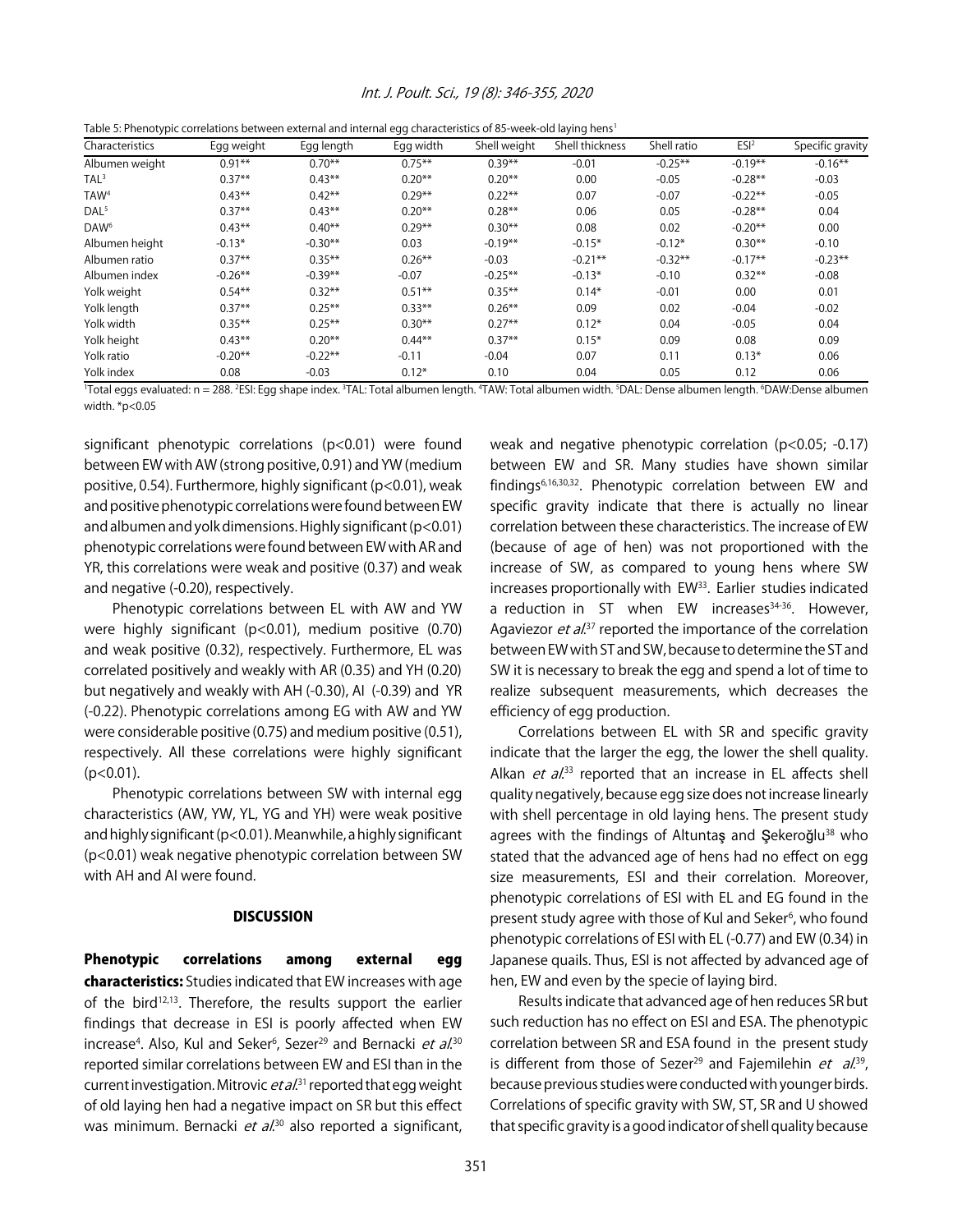it has a high and direct connection with principal shell characteristics. But, specific gravity tests may increase the cost of the egg quality determination process.

According to correlations of the external egg quality characteristics, an egg produced by old laying hens (more than 70 weeks in Hy-Line) can diminish shell quality; plus, Hy-Line<sup>19</sup> indicated that hen-egg rate of Hy-Line Brown hens diminishes until 75% or less since 80 weeks of age. Both factors reduce the efficiency of egg production and compromise the profits of egg farmers.

#### Phenotypic correlations among internal egg characteristics:

Albumen dimensions measurement results indicated that TAL, TAW, DAL and DAW slightly increase with an increment in AW. No studies have reported phenotypic correlations between these characteristics before. The current outcomes indicate thin albumen increased when age of hen increases; therefore, both TAL and TAW increased more than DAL and DAW. This result suggests that albumen quality might diminish in old laying hens. Jacob *et al*.<sup>40</sup> mentioned that increase in thin albumen is very affected by age of hen, affecting albumen quality.

Correlations between AW with AH and UH found in this study agrees with previous investigations<sup>41-43</sup>. AW increase with age of hen but AH and HU have a negative impact<sup>44</sup>, because, albumen pH increases with increasing age of hen<sup>45</sup>. HU is a good indicator of albumen quality; so, a very low HU in 85-week-old hens showed a poor albumen quality. Moreover, correlations between AW and yolk quality characteristics indicated that an increase in AW slightly increase the YW, YL, YG, YH and YI. No past studies correspond with these correlations outcomes<sup>25,39,46,47</sup>. In addition, Bernacki *et al*.<sup>30</sup> and Seker<sup>48</sup> reported similar results and found highly significant (p<0.01), medium and positive correlations of AW with the yolk ratio (-0.52) and Y:A (-0.58). In the present study, high EW (because of the age of hen) have a greater proportion of albumen but a lower proportion of yolk, which was in agreement with the results of Hussein *et al*.<sup>41</sup>.

The results of correlations between albumen dimensions (TAL, TAW, DAL and DAW) with AH, AI and HU found in the present study are different from those of Alkan *et al.*<sup>24</sup>, who presented weak negative phenotypic correlations of albumen dimensions with AH and HU, respectively. Proportional improvements in all albumen characteristics were found in young hens (from 30-50 weeks of age) but this improvement is not continuous in old laying hens. Thick albumen increase in length dimensions but no in height<sup>44</sup>.

An increase in AR of aged hens has a minimum impact on albumen and yolk characteristics. Previous findings mentioned that internal egg components increase in different proportions due to age of hens<sup>44,49</sup>. Kul and Seker<sup>6</sup> reported a similar correlation between AR and YR (-0.95) in young quails compared to the current study. Correlations between albumen and yolk ratios found in the present study showed an inconsistency with previous findings, Y:A tended to be greater in smaller eggs (young hens) than in larger eggs (old hens) $50$ .

The phenotypic correlations between YW and yolk characteristics are consistent with the results obtained in past researches. For instance, Kul and Seker<sup>6</sup> reported a medium positive phenotypic correlations(0.55)between YW and yolk diameters (length and width). Ojo *et al*.<sup>51</sup> reported a medium positive phenotypic correlations (0.64) between YW and YH. In addition, Olawumi and Ogunlade<sup>46</sup> reported a medium positive phenotypic correlation (0.64) between YW and YR. Alkan *et al.*<sup>24</sup> found a positive phenotypic correlation (0.67) between YW and Y:A; in addition, a highly significant, positive phenotypic correlation (0.98) (p<0.01) between YR and Y:A. This result suggests that there is an almost perfect relationship between the two characteristics. Alkan *et al*.<sup>24</sup> found a similar highly significant phenotypic correlation between these characteristics (0.97; p<0.01). These similarities were obtained despite the other investigations were carried out on young hens; therefore, the advanced age of hens (80 weeks) not alter yolk quality characteristics and theircorrelations<sup>14,42,50,52</sup>.

Phenotypic correlations between external and internal egg characteristics: Correlations of EW with AW and YW indicate that EW increases (due to age of hen) and have a high connection with a change in AW but, this would not have the same impact in YW. In addition, Bernacki *et al.*<sup>30</sup>, Agaviezor *et al*.<sup>37</sup>, Emamgholi *et al*.<sup>53</sup>, Alipanah *et al*.<sup>54</sup> and Shafey *et al*.<sup>55</sup> reported highly significant (p<0.01) and positive phenotypic correlations between EW and AW and medium positive phenotypic correlations between EW and YW. The advanced age of hens does not alter the YW<sup>50</sup>.

Phenotypic correlations of EW with albumen and yolk dimensions showed that EW elevation has a low impact on albumen and yolk dimensions. There are no studies on the correlation between EW and albumen dimensions that agree with the present study. Olawumi and Ogunlade<sup>46</sup>, Alkan *et al.*<sup>24</sup>, Debnath *et al.*<sup>25</sup> and Onunkwo and Okoro<sup>56</sup> indicated similar outcomes between EW and yolk diameter. Again, a high EW (because of the age of hen) do not affect yolk quality characteristics. Similarly, correlations of EW with AR and YR were reported in previous studies<sup>6,30,46,57</sup>. These researchers reported both weak positive and weak negative phenotypic correlations between EW with AR and YR, respectively. An EW elevation has a very low effect on albumen and yolk proportion.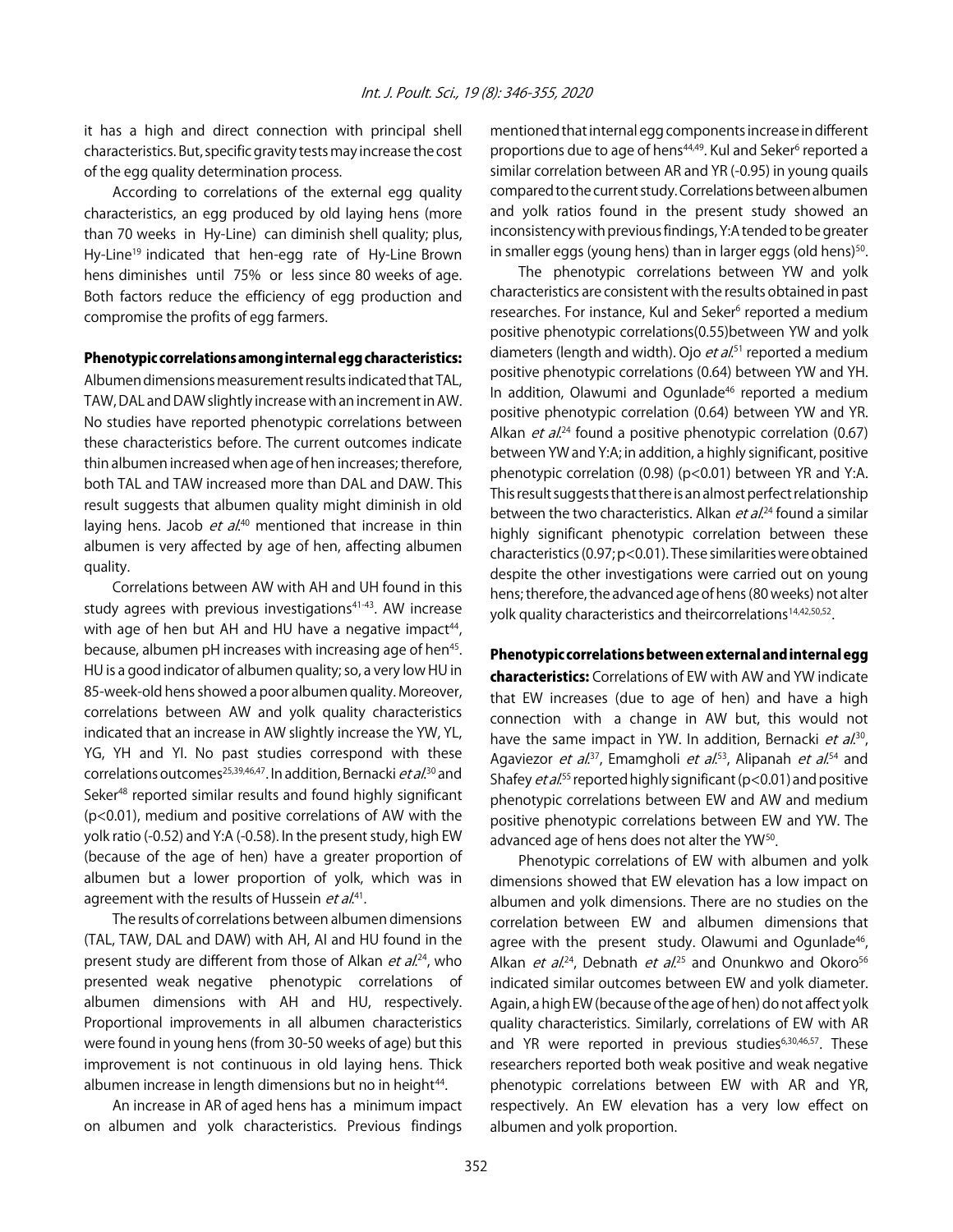Phenotypic correlations of EL with AW and YW indicate that an increase in egg size affects considerably AW but has a low effect on YW. Olawumi and Ogunlade<sup>46</sup> reported similar findings, a medium positive phenotypic correlation of 0.64 between EL and AW and a weak positive phenotypic correlation of 0.34 between EL and YW. In advanced age of hens, egg size elevation does not alter yolk characteristics. Alike findings were reported by researchers who found correlation between EL and internal egg characteristics. For instance, Alipanah *et al*.<sup>54</sup> reported a phenotypic correlation of 0.33 and -0.29 between EL with AR and YR. In addition, Albrecht<sup>58</sup> found a weak negative phenotypic correlation (-0.49) between EL and AH. Kul and Seker<sup>6</sup> obtained a weak positive correlation (0.20) between EL and YH. Nonetheless, all these similarities were found in different young laying species. From the results in this study, it may observe that egg size (because of age of hen) has more impact on albumen quality characteristics than yolk quality characteristics.

Olawumi and Ogunlade46 reported similar correlations between EG with AW and YW, considerable positive (0.77)and medium positive (0.48) phenotypic correlation were found between EG with AW and YW. Current study findings suggest that egg dimension influence in different magnitude both albumen and yolk weight. In young hens, egg dimensions may increase YW; meanwhile, in advanced age hens, YW shows a reduction and AW is not altered in both stages.

Corresponding findings were reported in previous studies. Olawumi and Ogunlade<sup>46</sup> indicated weak positive and highly significant (p<0.01) phenotypic correlations between SW and AW, YW and YG. In addition, Bernacki *et al*.<sup>30</sup> showed a weak positive phenotypic correlation between SW and YW. SW did not alter internal egg characteristics in old laying hens.

### **CONCLUSION**

The egg quality characteristics of old laying hens have a negative impact on shell and albumen quality but do not affect on yolk quality characteristics. Old laying hens may diminish shell quality characteristics, such as shell weight, shell thickness and shell ratio, because of the increasing egg weight and size (a well-known egg characteristic in old laying hens). In addition, a clear reduction in albumen quality characteristics was observed in advanced age of hens. Both Haugh unit and albumen height (key egg quality characteristics) decreased their measurements, indicators of a poor albumen quality. Finally, yolk quality characteristics were not affected. This study helps to understand that raising laying hens above

80 weeks would have a negative impact on egg quality characteristics; compromising both the quality and efficiency of egg production.

#### ACKNOWLEDGMENTS

This research received a financial support from LIAN Development and Service.

#### **REFERENCES**

- 1. FAO., 2017. FAOSTAT: Food and agriculture organization of the united nations. Food and Agriculture Organizati, Rome, Italy.
- 2. Pelletier, N. and M. barburu and H. Xin, 2014. Comparison of the environmental footprint of the egg industry in the United States in 1960 and 2010. Poult. Sci., 93: 241-255.
- 3. Hanusova, E., C. Hrncar, A. Hanus and M. Oravcova, 2015. Effect of breed on some parameters of egg quality in laying hens. Acta Fytotech. Zootech., 18: 20-24.
- 4. Duman, M., A.Sekeroglu, A. Yildirim, H. Eleroglu and O. Camci, 2016. Relation between egg shape index and egg quality characteristics. Eur. Poult. Sci., Vol. 80. 10.1399/eps.2016.117
- 5. Altinel, A., H. Gunep, T. Kirmizibayrak, S.G. Corekci and T. Bilal, 1996. The studies on egg quality characteristics of Japanese quails. J. Fac. Vet. Univ. Istanbul, 22: 203-213.
- 6. Kul, S. and I. Seker, 2004. Phenotypic correlations between some external and internal egg quality traits in the Japanese quail (Coturnix coturnix japonica). Int. J. Poult. Sci., 3:400-405.
- 7. Hamilton, R.M.G., 1982. Methods and factors that affect the measurement of egg shell quality. Poult. Sci., 61: 2022-2039.
- 8. Ledvinka, Z., L. Zita and L. Klesalová, 2012. Egg quality and some factors influencing it: A review. Sci. Agric. Bohemica, 43: 46-52.
- 9. Ahmadi, F. and F. Rahimi, 2011. Factors affecting quality and quantity of egg production in laying hens: A review. World Applied Sci. J., 12: 372-384.
- 10. Yang, H.M., Z. Yang, W. Wang, Z.Y. Wang, H.N. Sun, X.J. Ju and X.M. Qi, 2014. Effects of different housing systems on visceral organs, serum biochemical proportions, immune performance and egg quality of laying hens. Europ. Poult. Sci., Vol. 78 10.1399/eps.2014.48
- 11. Roberts, J.R., 2004. Factors affecting egg internal quality and egg shell quality in laying hens. J. Poult. Sci., 41: 161-177.
- 12. Tona, K., O. Onagbesan, B. de Ketelaere, E. Decuypere and V. Bruggeman, 2004. Effects of age of broiler breeders and egg storage on egg quality, hatchability, chick quality, chick weight and chick posthatch growth to forty-two days. J. Applied Poult. Res., 13: 10-18.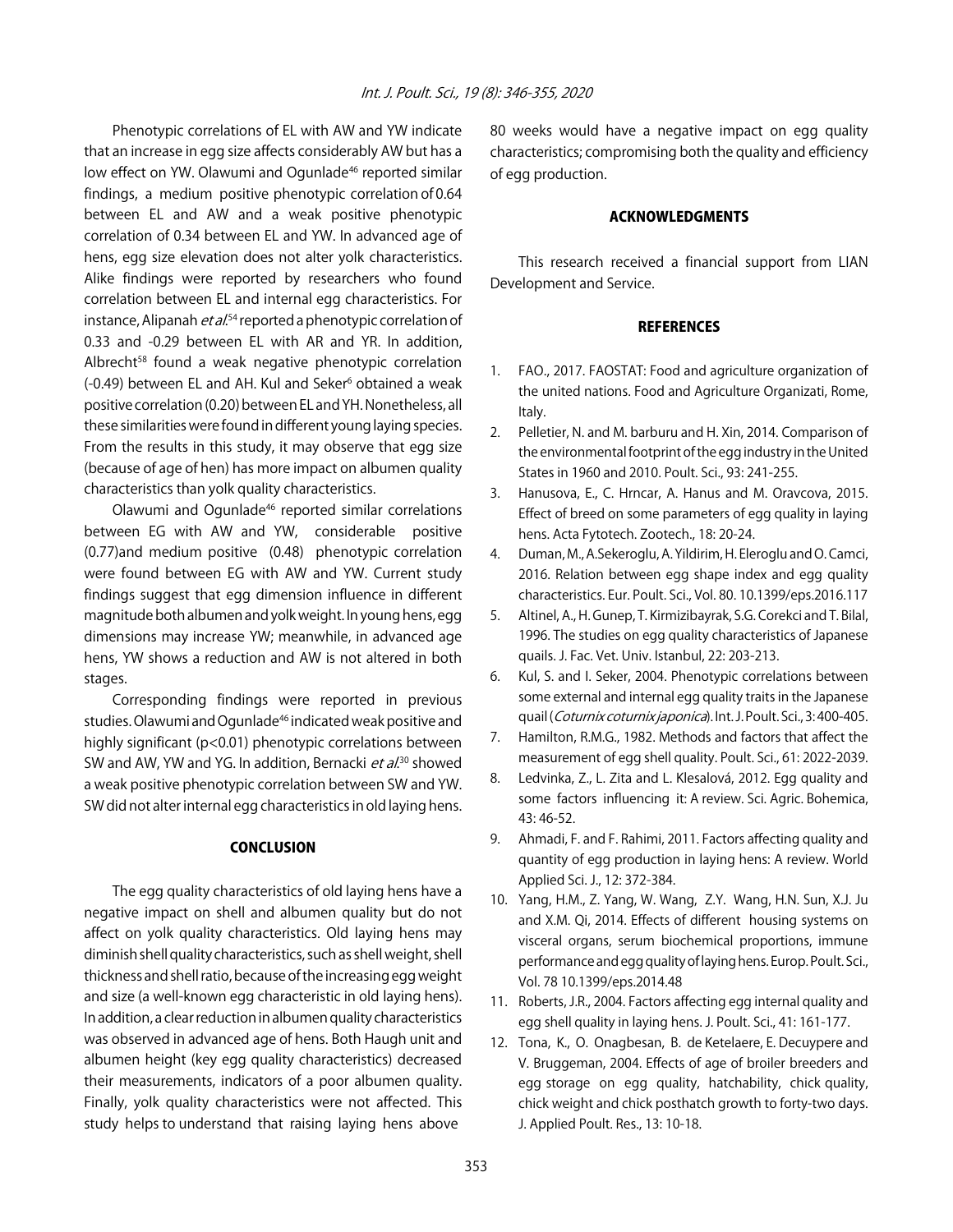- 13. Ulmer-Franco, A.M., G.M. Fasenko and E.E. O'Dea Christopher, 2010. Hatching egg characteristics, chick quality and broiler performance at 2 breeder flock ages and from 3 egg weights. Poult. Sci., 89: 2735-2742.
- 14. Silversides, F.G. and T.A. Scott, 2001. Effect of storage and layer age on quality of eggs from two lines of hens. Poult. Sci., 80: 1240-1245.
- 15. Tumová, E. and Z. Ledvinka, 2009. The effect of time of oviposition and age on egg weight, egg components weight and eggshell quality. Archiv. für Geflügelkunde, 73: 110-115.
- 16. Roberts, J.R. and W. Ball, 2003. Egg quality guidelines for the Australian egg industry. Australian Egg Corporation Limited Publication 03/19, pp: 32.
- 17. Kontecka, H., S. Nowaczewski and M.M. Sierszuła, 2012. Analysis of changes in egg quality of broiler breeders during the first reproduction period. Ann. Anim. Sci., 12: 609-620.
- 18. Lapao, C., L.T. Gama and M.C. Soares, 1999. Effects of broiler breeder age and length of egg storage on albumen characteristics and hatchability. Poult. Sci., 78: 640-645.
- 19. Hy-Line International, 2014. Hy-Line Brown commercial layers management guide. https://www.rasv.com.au/media/2304/ hy-line-brown-management-guide-commercial-layers.pdf
- 20. Bennett, C., 1993. Measuring table egg shell quality with one specific gravity salt solution. J. Appl. Poult. Res., 2: 130-134.
- 21. Romanoff, A.L. and A.J. Romanoff, 1949. The Avian Egg. John Wiley and Sons Inc., New York, pp: 918.
- 22. Paganelli, C.V., A. Olszowka and A. Ar, 1974. The avian egg: Surface area, volume and density. Condor, 79: 319-325.
- 23. Singh, R.A, 2004. Poultry production. 1st Edn., Kalyani Publishers New York, .
- 24. Alkan, S., T. Karsli, A. Galic and K. Karabag, 2013. determination of phenotypic correlations between internal and external quality traits of guinea fowl eggs. Kafkas U"niversitesi Veteriner Faku"ltesi Dergisi, 19: 861-867.
- 25. Debnath, B.C. and T.K. Ghosh, 2015. Phenotypic correlations between some external and internal egg quality traits in gramapriya layers. Explor. Anim. Med. Res., 5: 78-85.
- 26. Minitab., 2010. Minitab Statistical Software, Release 16.1.1 for Window. Minitab Inc., State College PA., USA.
- 27. SPSS., 2011. IBM SPSS Statistics 20 Basic System User Manual. IBM SPSS Inc., USA,.
- 28. Sampieri, R.H., C.F. Collado and M.d.P.B. Lucio, 2010. Metodología de la Investigación. 6th Edn., Mc-Graw Hill Interamericana Mexico Pages: 600.
- 29. Sezer, M., 2007. Heritability of exterior egg quality traits in Japanese quail. J. Appl. Bio. Sci., 1: 37-40.
- 30. Bernacki, Z., D. Kokoszynski and M. Bawej, 2013. Laying performance, egg quality and hatching results in two guinea fowl genotypes. [Legeleistung, Eiqualität und Brutergebnisse von zwei Perlhuhngenotypen]. Arch. Geflügelk, 77: 109-115.
- 31. Mitrovic, S., T. Pandureviš, V. Milic and V. Rajicic, 2010. Weight and egg quality correlation relationship on different age laying hens. J. Food Agric. Environ., 8: 580-583.
- 32. Ozcelic, M., 2002. The phenotypic correlations among some external and internal quality characteristics in Japanese quail eggs. Vet. J. Ankara Univ., 49: 67-72.
- 33. Alkan, S., A. Galiç, T. Karsli and K. Karabağ, 2015. Effects of egg weight on egg quality traits in partridge (Alectoris chukar) J. Applied Anim. Res., 43: 450-456.
- 34. Song, K.T., S.H. Choi and H.R. Oh, 2000. A comparison of egg quality of pheasant, chukar, quail and guinea fowl. Asian-Aust. J. Anim. Sci., 13: 986-990.
- 35. Tilki, M. and M. Saatci, 2004. Effects of storage time on external and internal characteristics in partridge (Alectoris graeca) eggs. Rev. Med. Vet., 155: 561-564.
- 36. Kırıkçı, K., A. Gunlu, O. Çetin and M. Garip, 2007. Effect of hen weight on egg production and some egg quality characteristics in the partridge (Alectoris graeca). Poult. Sci., 86: 1380-1383.
- 37. Agaviezor, B.O., F.O. Ajayi, O.A. Adebambo and H.H. Gunn, 2011. Nigerian indigenous vs exotic hens: The correlation factor in body weight and laying performance. Afr. Res. Rev., 5: 405-413.
- 38. Altuntas, E. and A. Sekeroglu, 2008. Effect of egg shape index on mechanical properties of chicken eggs. J. Food Eng., 85: 606-612.
- 39. Fajemilehin, S.O.K., O.O. Odubola, S.S. Fagbuaro and M.O. Akinyemi, 2009. Phenotypic correlations between some external and internal egg quality traits in the Nigerian helmeted guinea fowl, Numida meleagris galeata pallas. Applied Trop. Agric., 14: 102-108.
- 40. Jacob, J.P., R.D. Miles and F.B. Mather, 2000. Egg Quality. Institute of Food and Agricultural Sciences, University of Florida.
- 41. Hussein, S.M., R.H. Harms and D.M. Janky, 1993. Research note: Effect of age on the yolk to albumen ratio in chicken eggs. Poult. Sci., 72: 594-987.
- 42. Tůmová, E. and R.M. Gous, 2012. Interaction between oviposition time, age and environmental temperature and egg quality traits in laying hens and broiler breeders. Czech J. Anim. Sci., 57: 541-549.
- 43. Gerber, N., 2006. Factors affecting egg quality in the commercial laying hen: A review. Egg Producers Federation of New Zealand (Inc)/Poultry Industry Association of New Zealand 96 D Carlton Gore Road, Newmarket, 1023, Auckland. http://www.eggfarmers.co.nz/uploads/A369F\_ Factors\_affecting\_egg\_quality.pdf.
- 44. Wan, Y., S. Jin, C. Ma, Z. Wang, Q. Fang and R. Jiang, 2018. Effect of strain and age on the thick-to-thin albumen ratio and egg composition traits in layer hens. Anim. Prod. Sci., 59: 416-419.
- 45. Akyurek, H. and A.A. Okur, 2009. Effect of storage time, temperature and hen age on egg quality in free-range layer hens. J. Anim. Vet. Adv., 8: 1953-1958.